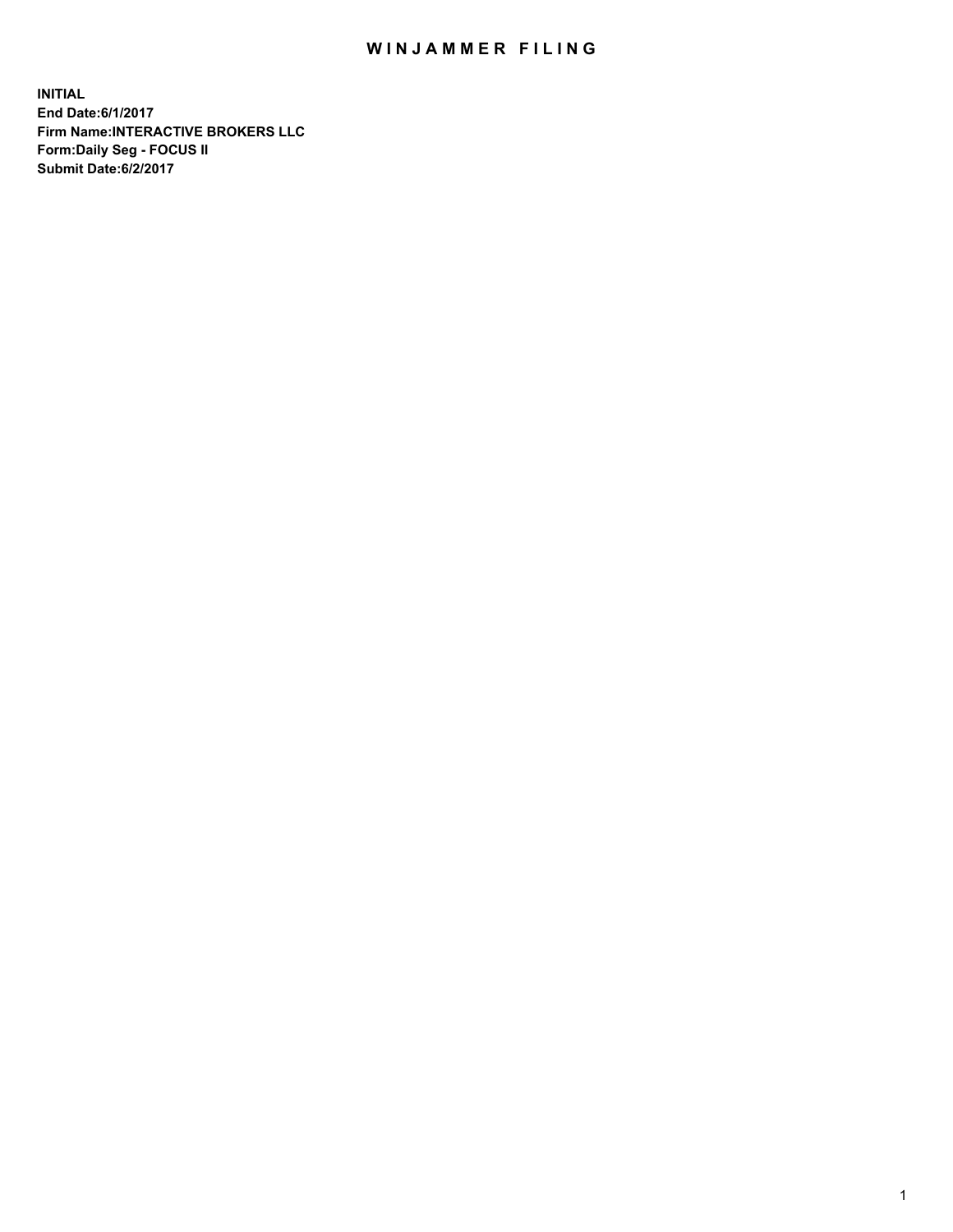## **INITIAL End Date:6/1/2017 Firm Name:INTERACTIVE BROKERS LLC Form:Daily Seg - FOCUS II Submit Date:6/2/2017 Daily Segregation - Cover Page**

| Name of Company<br><b>Contact Name</b><br><b>Contact Phone Number</b><br><b>Contact Email Address</b>                                                                                                                                                                                                                          | <b>INTERACTIVE BROKERS LLC</b><br>James Menicucci<br>203-618-8085<br>jmenicucci@interactivebrokers.c<br>om |
|--------------------------------------------------------------------------------------------------------------------------------------------------------------------------------------------------------------------------------------------------------------------------------------------------------------------------------|------------------------------------------------------------------------------------------------------------|
| FCM's Customer Segregated Funds Residual Interest Target (choose one):<br>a. Minimum dollar amount: ; or<br>b. Minimum percentage of customer segregated funds required:%; or<br>c. Dollar amount range between: and; or<br>d. Percentage range of customer segregated funds required between:% and%.                          | $\overline{\mathbf{0}}$<br>$\overline{\mathbf{0}}$<br>155,000,000 245,000,000<br>00                        |
| FCM's Customer Secured Amount Funds Residual Interest Target (choose one):<br>a. Minimum dollar amount: ; or<br>b. Minimum percentage of customer secured funds required:%; or<br>c. Dollar amount range between: and; or<br>d. Percentage range of customer secured funds required between: % and %.                          | $\overline{\mathbf{0}}$<br>$\mathbf 0$<br>80,000,000 120,000,000<br>00                                     |
| FCM's Cleared Swaps Customer Collateral Residual Interest Target (choose one):<br>a. Minimum dollar amount: ; or<br>b. Minimum percentage of cleared swaps customer collateral required:% ; or<br>c. Dollar amount range between: and; or<br>d. Percentage range of cleared swaps customer collateral required between:% and%. | $\overline{\mathbf{0}}$<br>$\underline{\mathbf{0}}$<br>0 <sub>0</sub><br>0 <sub>0</sub>                    |

Attach supporting documents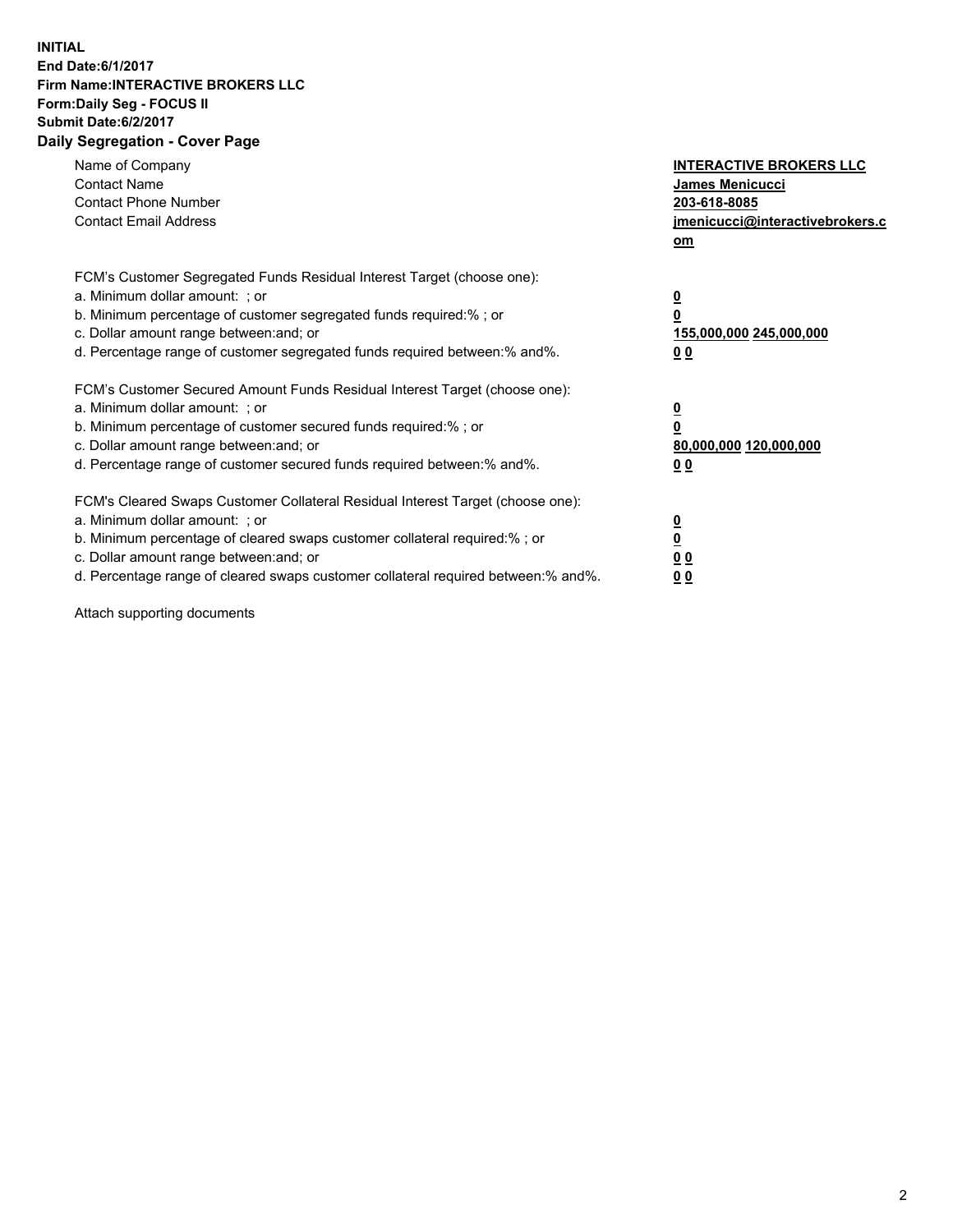## **INITIAL End Date:6/1/2017 Firm Name:INTERACTIVE BROKERS LLC Form:Daily Seg - FOCUS II Submit Date:6/2/2017 Daily Segregation - Secured Amounts**

|     | Foreign Futures and Foreign Options Secured Amounts                                         |                                  |
|-----|---------------------------------------------------------------------------------------------|----------------------------------|
|     | Amount required to be set aside pursuant to law, rule or regulation of a foreign            | $0$ [7305]                       |
|     | government or a rule of a self-regulatory organization authorized thereunder                |                                  |
| 1.  | Net ledger balance - Foreign Futures and Foreign Option Trading - All Customers             |                                  |
|     | A. Cash                                                                                     | 345,843,999 [7315]               |
|     | B. Securities (at market)                                                                   | $0$ [7317]                       |
| 2.  | Net unrealized profit (loss) in open futures contracts traded on a foreign board of trade   | 4,830,172 [7325]                 |
| 3.  | Exchange traded options                                                                     |                                  |
|     | a. Market value of open option contracts purchased on a foreign board of trade              | 36,642 [7335]                    |
|     | b. Market value of open contracts granted (sold) on a foreign board of trade                | -15,856 [7337]                   |
| 4.  | Net equity (deficit) (add lines 1.2. and 3.)                                                | 341,034,613 [7345]               |
| 5.  | Account liquidating to a deficit and account with a debit balances - gross amount           | 3,887 [7351]                     |
|     | Less: amount offset by customer owned securities                                            | 0 [7352] 3,887 [7354]            |
| 6.  | Amount required to be set aside as the secured amount - Net Liquidating Equity              | 341,038,500 [7355]               |
|     | Method (add lines 4 and 5)                                                                  |                                  |
| 7.  | Greater of amount required to be set aside pursuant to foreign jurisdiction (above) or line | 341,038,500 [7360]               |
|     | 6.                                                                                          |                                  |
|     | FUNDS DEPOSITED IN SEPARATE REGULATION 30.7 ACCOUNTS                                        |                                  |
| 1.  |                                                                                             |                                  |
|     | Cash in banks<br>A. Banks located in the United States                                      |                                  |
|     |                                                                                             | 32,457,787 [7500]                |
| 2.  | B. Other banks qualified under Regulation 30.7                                              | 0 [7520] 32,457,787 [7530]       |
|     | Securities                                                                                  |                                  |
|     | A. In safekeeping with banks located in the United States                                   | 343,656,470 [7540]               |
|     | B. In safekeeping with other banks qualified under Regulation 30.7                          | 0 [7560] 343,656,470 [7570]      |
| 3.  | Equities with registered futures commission merchants                                       |                                  |
|     | A. Cash                                                                                     | $0$ [7580]                       |
|     | <b>B.</b> Securities                                                                        | $0$ [7590]                       |
|     | C. Unrealized gain (loss) on open futures contracts                                         | $0$ [7600]                       |
|     | D. Value of long option contracts                                                           | $0$ [7610]                       |
|     | E. Value of short option contracts                                                          | 0 [7615] 0 [7620]                |
| 4.  | Amounts held by clearing organizations of foreign boards of trade                           |                                  |
|     | A. Cash                                                                                     | $0$ [7640]                       |
|     | <b>B.</b> Securities                                                                        | $0$ [7650]                       |
|     | C. Amount due to (from) clearing organization - daily variation                             | $0$ [7660]                       |
|     | D. Value of long option contracts                                                           | $0$ [7670]                       |
|     | E. Value of short option contracts                                                          | 0 [7675] 0 [7680]                |
| 5.  | Amounts held by members of foreign boards of trade                                          |                                  |
|     | A. Cash                                                                                     | 93,914,751 [7700]                |
|     | <b>B.</b> Securities                                                                        | $0$ [7710]                       |
|     | C. Unrealized gain (loss) on open futures contracts                                         | $-6,364,495$ [7720]              |
|     | D. Value of long option contracts                                                           | 36,642 [7730]                    |
|     | E. Value of short option contracts                                                          | -15,856 [7735] 87,571,042 [7740] |
| 6.  | Amounts with other depositories designated by a foreign board of trade                      | $0$ [7760]                       |
| 7.  | Segregated funds on hand                                                                    | $0$ [7765]                       |
| 8.  | Total funds in separate section 30.7 accounts                                               | 463,685,299 [7770]               |
| 9.  | Excess (deficiency) Set Aside for Secured Amount (subtract line 7 Secured Statement         | 122,646,799 [7380]               |
|     | Page 1 from Line 8)                                                                         |                                  |
| 10. | Management Target Amount for Excess funds in separate section 30.7 accounts                 | 80,000,000 [7780]                |
| 11. | Excess (deficiency) funds in separate 30.7 accounts over (under) Management Target          | 42,646,799 [7785]                |
|     |                                                                                             |                                  |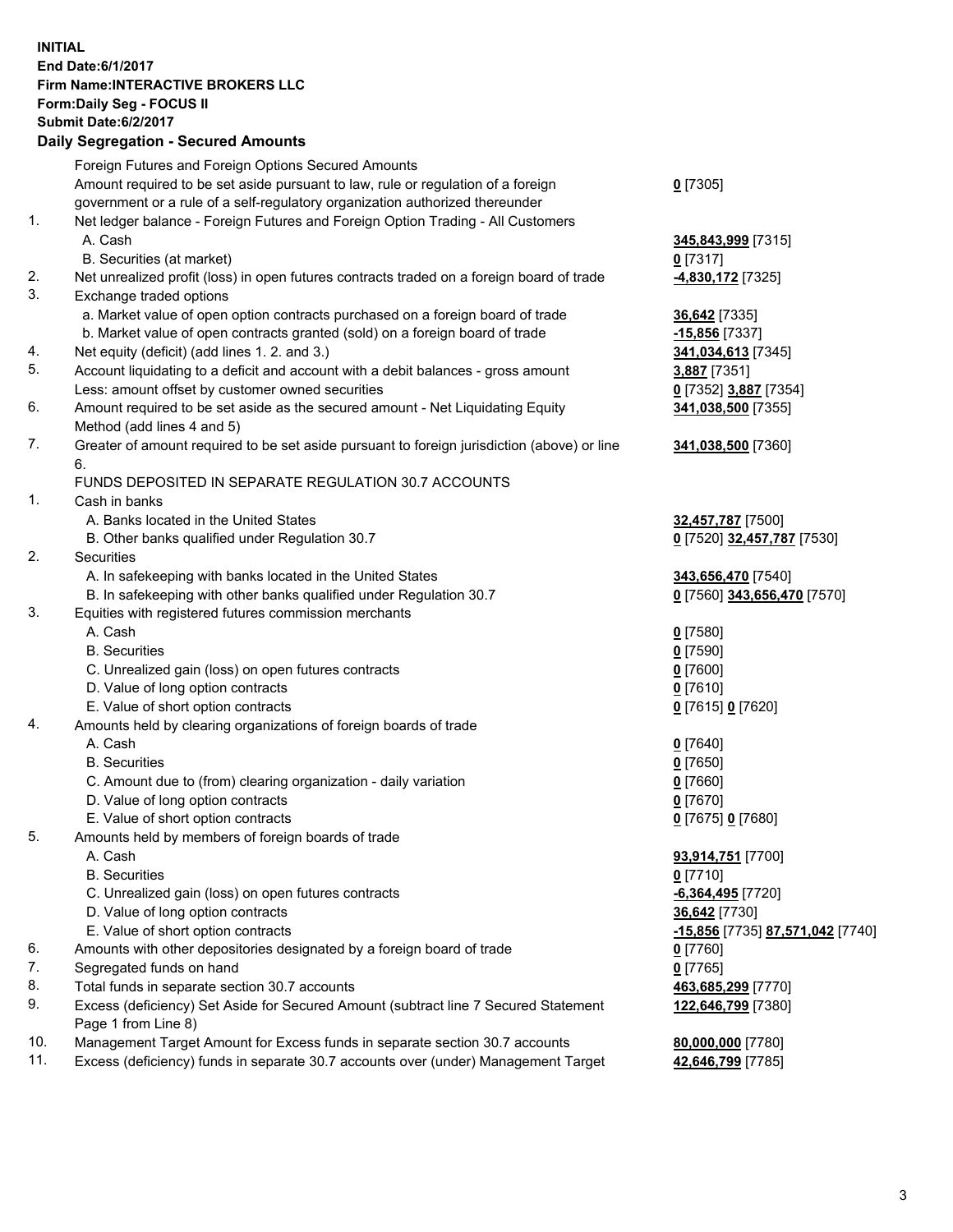**INITIAL End Date:6/1/2017 Firm Name:INTERACTIVE BROKERS LLC Form:Daily Seg - FOCUS II Submit Date:6/2/2017 Daily Segregation - Segregation Statement** SEGREGATION REQUIREMENTS(Section 4d(2) of the CEAct) 1. Net ledger balance A. Cash **4,106,598,599** [7010] B. Securities (at market) **0** [7020] 2. Net unrealized profit (loss) in open futures contracts traded on a contract market **-177,201,830** [7030] 3. Exchange traded options A. Add market value of open option contracts purchased on a contract market **226,544,631** [7032] B. Deduct market value of open option contracts granted (sold) on a contract market **-316,397,373** [7033] 4. Net equity (deficit) (add lines 1, 2 and 3) **3,839,544,027** [7040] 5. Accounts liquidating to a deficit and accounts with debit balances - gross amount **220,522** [7045] Less: amount offset by customer securities **0** [7047] **220,522** [7050] 6. Amount required to be segregated (add lines 4 and 5) **3,839,764,549** [7060] FUNDS IN SEGREGATED ACCOUNTS 7. Deposited in segregated funds bank accounts A. Cash **505,346,288** [7070] B. Securities representing investments of customers' funds (at market) **2,256,418,720** [7080] C. Securities held for particular customers or option customers in lieu of cash (at market) **0** [7090] 8. Margins on deposit with derivatives clearing organizations of contract markets A. Cash **21,332,066** [7100] B. Securities representing investments of customers' funds (at market) **1,386,346,816** [7110] C. Securities held for particular customers or option customers in lieu of cash (at market) **0** [7120] 9. Net settlement from (to) derivatives clearing organizations of contract markets **-34,000,298** [7130] 10. Exchange traded options A. Value of open long option contracts **227,945,184** [7132] B. Value of open short option contracts **-317,615,789** [7133] 11. Net equities with other FCMs A. Net liquidating equity **0** [7140] B. Securities representing investments of customers' funds (at market) **0** [7160] C. Securities held for particular customers or option customers in lieu of cash (at market) **0** [7170] 12. Segregated funds on hand **0** [7150] 13. Total amount in segregation (add lines 7 through 12) **4,045,772,987** [7180] 14. Excess (deficiency) funds in segregation (subtract line 6 from line 13) **206,008,438** [7190] 15. Management Target Amount for Excess funds in segregation **155,000,000** [7194] **51,008,438** [7198]

16. Excess (deficiency) funds in segregation over (under) Management Target Amount Excess